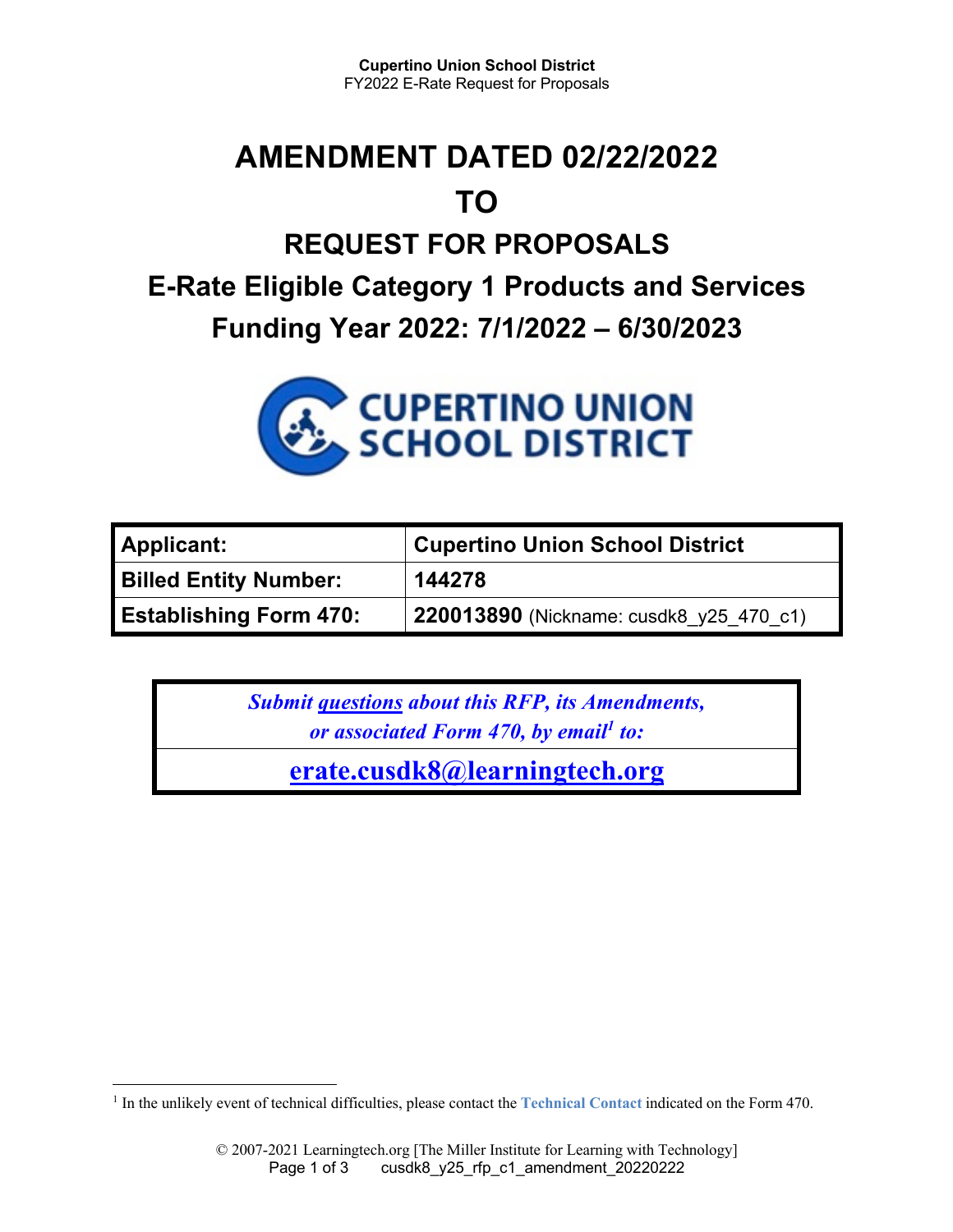### **Deadlines**

This amendment clarifies that based on the certification date of **02/01/2022** for Form 470 #**220013890**, and unless updated further:

- The deadline for submission of QUESTIONS about this RFP is 5pm (Pacific) on **02/21/2022**
- The deadline for submission of PROPOSALS in response to this RFP is 5pm (Pacific) on **03/01/2022**

#### **Required Pricing Form**

Proposal disqualification factors include failure to submit the required Pricing Form for new services.

#### **Answers to Questions**

Q1: Inside the RFP you mention Leased Lit Services or Dark Fiber Services - are you taking proposals on both or just Lit?

A1: Dark Fiber requires a different Service Request Function. We posted only for Standalone Data Transmission Service, so bids for Leased Lit Fiber solutions are expected.

Q2: What make and model are the switches at your hub site and at your remote school sites?

A2: We can support multi-mode or single-mode fiber handoffs. We have Brocade MLX at data center side and Brocade 6610 at the school side.

Q3: Please confirm the location you intend as the "Hub" aka Site A, is 10301 Vista Dr, Cupertino – The CUSD Maintenance and Operations – and NOT, 1309 S. Mary Ave, Sunnyvale, CUSD District Office.

A3: Per RFP, Hub is located at 10301 Vista Dr, Cupertino, CA 95014.